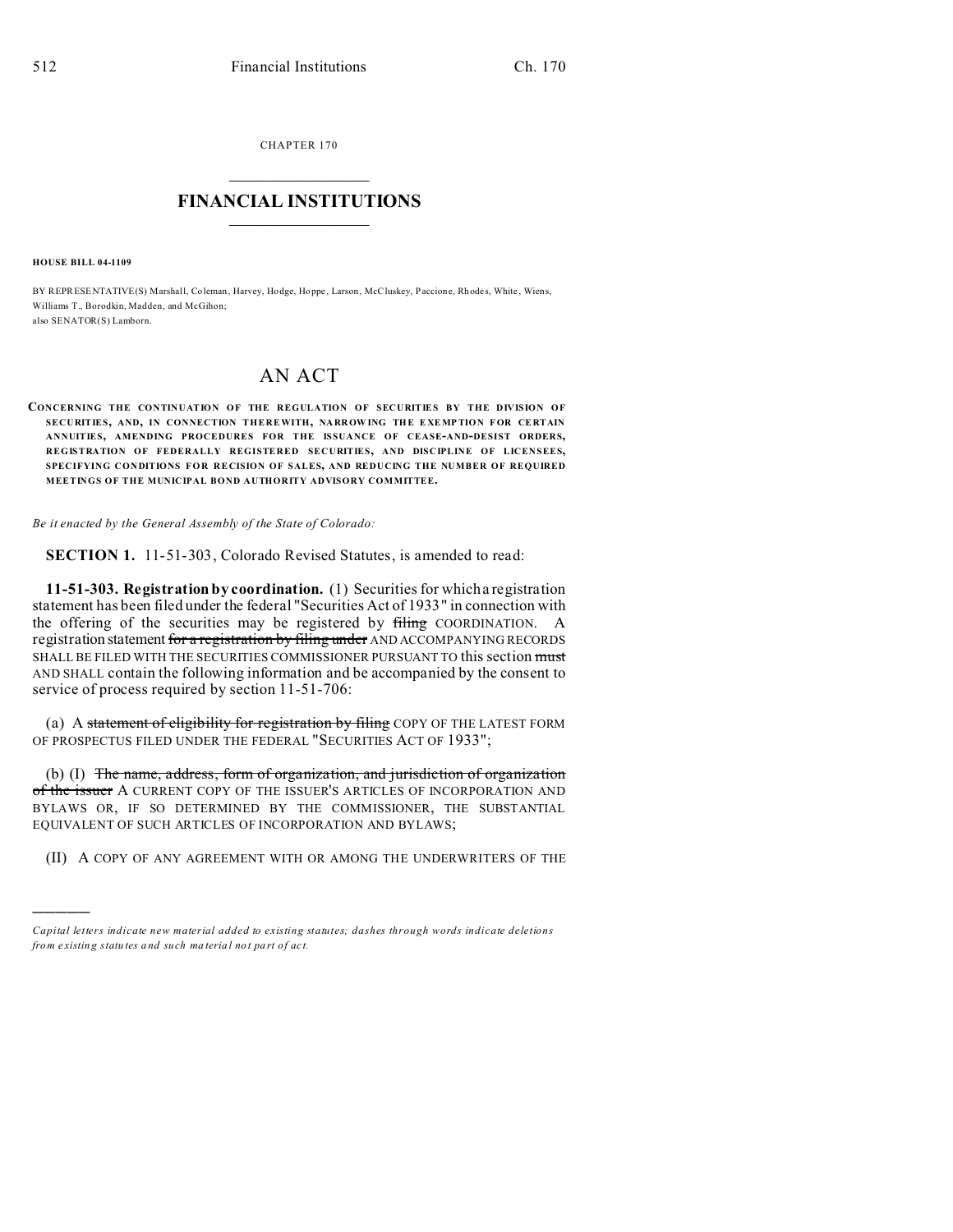SECURITY TO BE REGISTERED;

(III) A COPY OF ANY INDENTURE OR OTHER INSTRUMENT GOVERNING THE ISSUANCE OF THE SECURITY TO BE REGISTERED;

(IV) A SPECIMEN, COPY, OR DESCRIPTION OF THE SECURITY THAT IS REQUIRED BY RULE PROMULGATED BY THE SECURITIES COMMISSIONER OR ORDER ISSUED PURSUANT TO THIS ARTICLE; AND

(c) The title of the security being registered under this article, and the number or amount being registered under this article A COPY OF OTHER INFORMATION OR RECORDS FILED BY THE ISSUER UNDER THE FEDERAL "SECURITIES ACT OF 1933" THAT MAY BE REQUESTED BY THE SECURITIES COMMISSIONER. and

(d) With respect to a person on whose behalf a part of the offering is to be made in a nonissuer distribution, the name, address, and amount of securities of the issuer held by the person as of the date of the filing of the registration statement.

(2) If the information and documents required to be filed by subsection  $(1)$  of this section have been on file with the securities commissioner for at least five business days or any shorter period that the securities commissioner by rule or order allows and if the applicable registration fee has been paid before the effectiveness of the federal registration statement, a registration statement under this section automatically becomes effective concurrently with the effectiveness of the federal registration statement. If the federal registration statement becomes effective before all the conditions in this subsection  $(2)$  are satisfied or waived, the registration statement becomes effective when all the conditions are satisfied or waived. The person filing the registration statement under this article shall promptly notify the securities commissioner of the date and time when the federal registration statement became effective and shall promptly file with the securities commissioner the final prospectus relating to the federal registration statement. A final prospectus shall be deemed promptly filed if it is filed with the securities commissioner within five business days after the first distribution of the final prospectus to investors. ANY AMENDMENTS TO THE FEDERAL PROSPECTUS SHALL BE PROMPTLY FILED WITH THE SECURITIES COMMISSIONER AFTER THE AMENDED PROSPECTUS IS FILED WITH THE FEDERAL SECURITIES AND EXCHANGE COMMISSION; EXCEPT THAT AN AMENDMENT TO THE PROSPECTUS THAT ONLY DELAYS THE EFFECTIVE DATE OF THE REGISTRATION STATEMENT SHALL NOT BE FILED WITH THE SECURITIES COMMISSIONER.

(3) A REGISTRATION STATEMENT REQUIRED TO BE FILED WITH THE SECURITIES COMMISSIONER PURSUANT TO THIS SECTION SHALL BE CONSIDERED EFFECTIVE SIMULTANEOUSLY WITH OR SUBSEQUENT TO THE FEDERAL REGISTRATION STATEMENT WHEN ALL OF THE FOLLOWING CONDITIONS ARE SATISFIED:

(a) A STOP ORDER UNDER SUBSECTION (4) OF THIS SECTION OR SECTION 11-51-306, OR ISSUED BY THE FEDERAL SECURITIES AND EXCHANGE COMMISSION, IS NOT IN EFFECT AND A PROCEEDING IS NOT PENDING AGAINST THE ISSUER UNDER SECTION 11-51-410; AND

(b) THE REGISTRATION STATEMENT HAS BEEN ON FILE WITH THE SECURITIES COMMISSIONER FOR AT LEAST TWENTY DAYS; EXCEPT THAT THE SECURITIES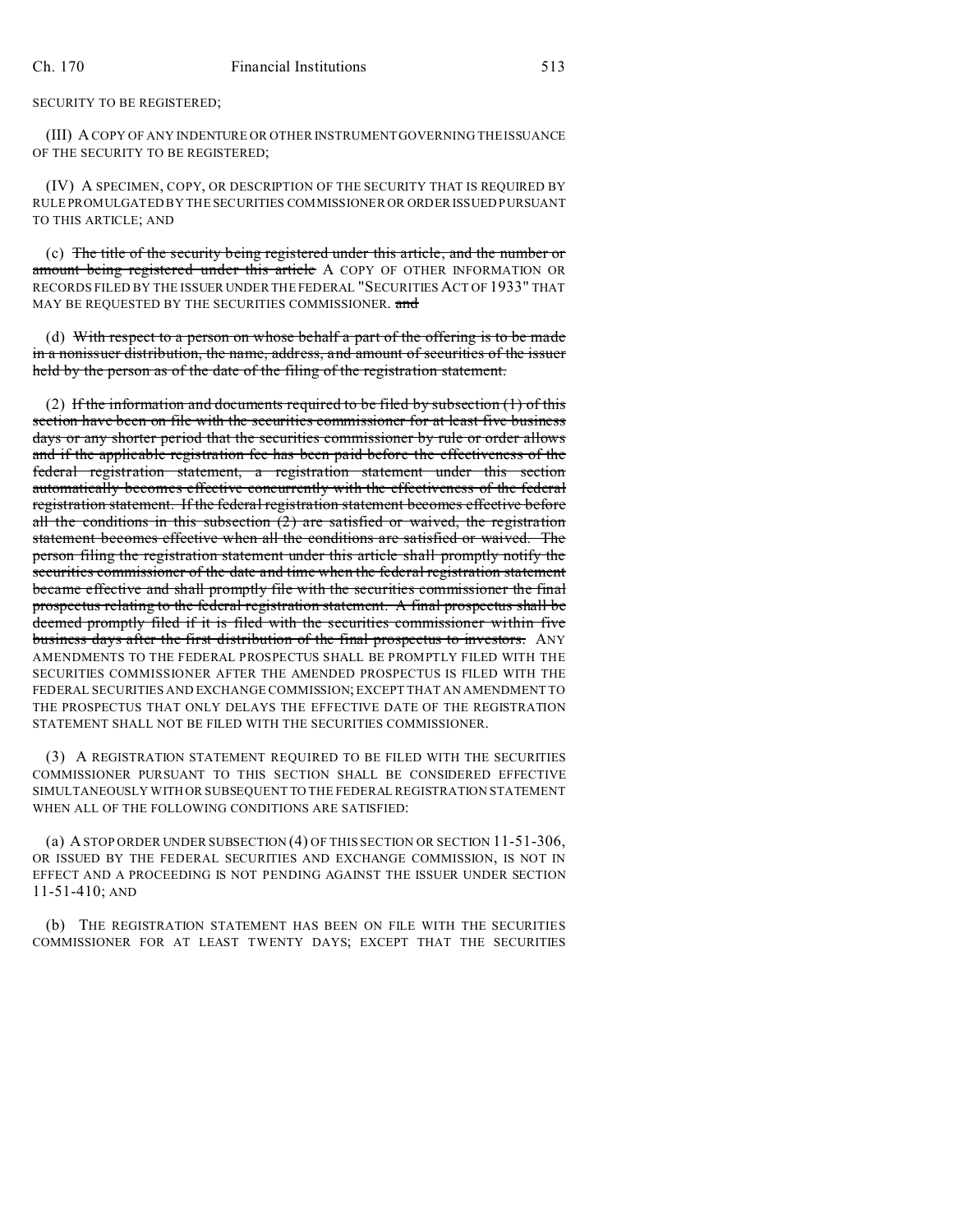COMMISSIONER MAY ESTABLISH, PURSUANT TO RULE OR ORDER, A PERIOD LESS THAN TWENTY DAYS.

(4) THE REGISTRANT SHALL PROMPTLY NOTIFY THE SECURITIES COMMISSIONER OF THE DATE WHEN THE FEDERAL REGISTRATION STATEMENT BECOMES EFFECTIVE AND THE CONTENT OF ANY PRICE AMENDMENT. THE REGISTRANT SHALL PROMPTLY FILE THE NOTICE CONTAINING THE PRICE AMENDMENT WITH THE SECURITIES COMMISSIONER. IF THE NOTICE IS NOT TIMELY RECEIVED, THE SECURITIES COMMISSIONER MAY, WITHOUT PRIOR NOTICE OR HEARING, ISSUE A STOP ORDER, WHICH SHALL RETROACTIVELY DENY THE EFFECTIVENESS OF A REGISTRATION STATEMENT OR SUSPEND THE EFFECTIVENESS OF THE REGISTRATION STATEMENT UNTIL THE REGISTRANT COMPLIES WITH THE PROVISIONS OF THIS SECTION. THE SECURITIES COMMISSIONER SHALL PROMPTLY NOTIFY THE REGISTRANT OF A STOP ORDER BY TELEGRAM, TELEPHONE, OR ELECTRONIC MEANS. THE SECURITIES COMMISSIONER SHALL BE ABLE TO CONFIRM THAT NOTICE OF THE STOP ORDER WAS GIVEN TO THE REGISTRANT. IF THE REGISTRANT SUBSEQUENTLY COMPLIES WITH THE NOTICE REQUIREMENTS OF THIS SECTION, THE STOP ORDER SHALL BECOME VOID AS OF THE DATE OF ITS ISSUANCE.

(5) IF THE FEDERAL REGISTRATION STATEMENT BECOMES EFFECTIVE BEFORE ALL OF THE CONDITIONS OF THIS SECTION ARE SATISFIED, OR IF A CONDITION OF THIS SECTION IS WAIVED BY THE SECURITIES COMMISSIONER, THE REGISTRATION STATEMENT SHALL BE EFFECTIVE WHEN ALL OF THE CONDITIONS OF THIS SECTION ARE EITHER SATISFIED OR WAIVED BY THE SECURITIES COMMISSIONER. IF THE REGISTRANT NOTIFIES THE SECURITIES COMMISSIONER OF THE DATE WHEN THE FEDERAL REGISTRATION STATEMENT IS EXPECTED TO BECOME EFFECTIVE, THE SECURITIES COMMISSIONER SHALL PROMPTLY NOTIFY THE REGISTRANT BY TELEGRAM, TELEPHONE, OR ELECTRONIC MEANS WHETHER ALL OF THE CONDITIONS OF THIS SECTION HAVE BEEN SATISFIED BY THE REGISTRANT OR THE SECURITIES COMMISSIONER IS WAIVING ONE OR ALL OF THE CONDITIONS. THE SECURITIES COMMISSIONER SHALL ALSO NOTIFY THE REGISTRANT IF THE COMMISSIONER INTENDS TO INSTITUTE A PROCEEDING AGAINST THE REGISTRANT PURSUANT TO SECTION 11-51-306. THE SECURITIES COMMISSIONER SHALL BE ABLE TO CONFIRM THAT SUCH NOTICE WAS PROVIDED TO THE REGISTRANT. FAILURE OF THE SECURITIES COMMISSIONER TO NOTIFY THE REGISTRANT OF THE COMMISSIONER'S INTENT TO INSTITUTE AN ACTION PURSUANT TO SECTION 11-51-306 SHALL NOT INVALIDATE OR PRECLUDE THE INSTITUTION OF SUCH ACTION.

(6) THE COMMISSIONER SHALL PROMULGATE A RULE THAT DEFINES THE PROMPT FILING AND NOTIFICATION PROVISIONS OF THIS SECTION.

**SECTION 2.** 11-51-306, Colorado Revised Statutes, is amended BY THE ADDITION OF A NEW SUBSECTION to read:

**11-51-306. Denial, suspension, or revocation of registration.** (1.5) WITH RESPECT TO A SECURITY SOUGHT TO BE REGISTERED PURSUANT TO SECTION 11-51-303, THE SECURITIES COMMISSIONER MAY ISSUE A STOP ORDER DENYING EFFECTIVENESS TO, OR SUSPENDING OR REVOKING THE EFFECTIVENESS OF, ANY REGISTRATION STATEMENT IF THE SECURITIES COMMISSIONER FINDS THAT THERE HAS BEEN A FAILURE TO COMPLY WITH SECTION 11-51-303 (2).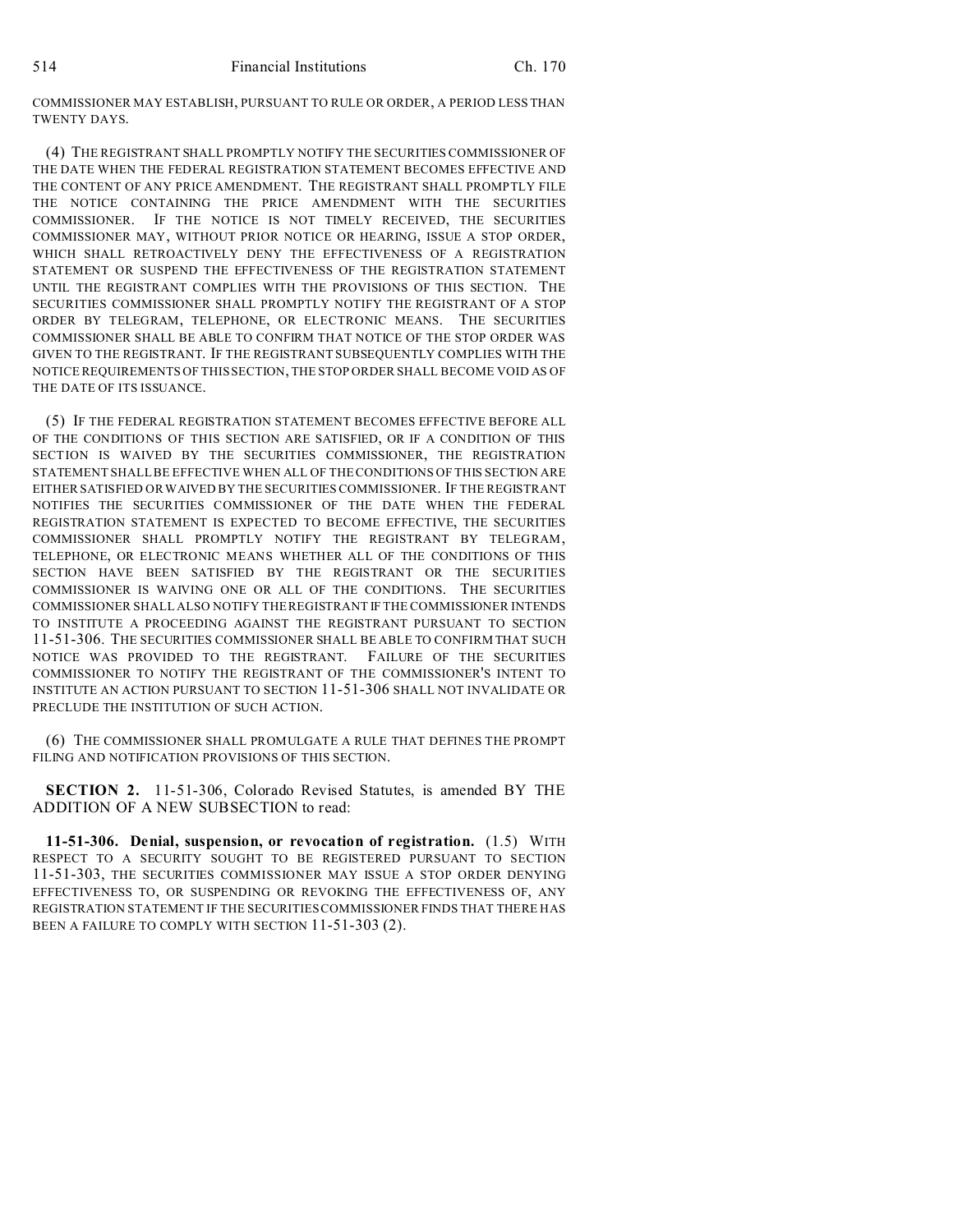**SECTION 3.** 11-51-410 (1), Colorado Revised Statutes, is amended BY THE ADDITION OF THE FOLLOWING NEW PARAGRAPHS to read:

**11-51-410. Denial, suspension, or revocation.** (1) The securities commissioner may by order deny an application for a license, suspend or revoke a license, censure a licensed person, limit or impose conditions on the securities activities that a licensed person may conduct in this state, and bar a person from association with any licensed broker-dealer, investment adviser, or federal covered adviser in the conduct of its business in this state in such capacities and for such period as the order specifies. These sanctions may be imposed only if the securities commissioner makes a finding, in addition to the findings required by section 11-51-704 (2), that the applicant or licensed person or, in the case of a broker-dealer or investment adviser, a partner, officer, director, person occupying a similar status or performing similar functions, or person directly or indirectly controlling the broker-dealer or investment adviser:

(m) AFTER NOTICE AND OPPORTUNITY FOR A HEARING, HAS BEEN FOUND WITHIN THE PREVIOUS TEN YEARS:

(I) BY A COURT WITH JURISDICTION, TO HAVE WILFULLY VIOLATED THE LAWS OF A FOREIGN JURISDICTION UNDER WHICH THE BUSINESS OF SECURITIES, COMMODITIES, INVESTMENT, FRANCHISES, INSURANCE, BANKING, OR FINANCE IS REGULATED;

(II) TO HAVE BEEN THE SUBJECT OF AN ORDER OF A SECURITIES REGULATOR OF A FOREIGN JURISDICTION DENYING, REVOKING, OR SUSPENDING THE RIGHT TO ENGAGE IN THE BUSINESS OF SECURITIES AS A BROKER-DEALER, AGENT, SALES REPRESENTATIVE, INVESTMENT ADVISER, INVESTMENTADVISER REPRESENTATIVE, OR SIMILAR PERSON; OR

(III) TO HAVE BEEN SUSPENDED OR EXPELLED FROM MEMBERSHIP OR PARTICIPATION IN A SECURITIES EXCHANGE OR SECURITIES ASSOCIATION OPERATING UNDER THE SECURITIES LAWS OF A FOREIGN JURISDICTION.

(n) (I) IS NOT QUALIFIED BECAUSE OF TRAINING, EXPERIENCE, OR KNOWLEDGE OF THE SECURITIES BUSINESS; EXCEPT THAT IN THE CASE OF AN APPLICANT WHO IS A SALES REPRESENTATIVE FOR A BROKER-DEALER THAT IS A MEMBER OF A SELF-REGULATORY ORGANIZATION OR FOR AN INDIVIDUAL AS AN INVESTMENT ADVISER REPRESENTATIVE, A DENIAL ORDER MAY NOT BE BASED ON THIS PARAGRAPH (n) IF THE APPLICANT HAS SUCCESSFULLY COMPLETED ALL EXAMINATIONS REQUIRED BY THIS ARTICLE.

(II) THE SECURITIES COMMISSIONER MAY REQUIRE AN APPLICANT FOR A LICENSE PURSUANT TO SECTION 11-51-403, WHO HAS NOT BEEN REGISTERED OR LICENSED IN ANY STATE WITHIN THE TWO YEARS PRECEDING THE FILING OF AN APPLICATION IN THIS STATE, TO SUCCESSFULLY COMPLETE AN EXAMINATION.

**SECTION 4.** 11-51-604 (9), Colorado Revised Statutes, is amended to read:

**11-51-604. Civil liabilities.** (9)  $(a)$  No buyer OR SELLER OF SECURITIES OR RECIPIENT OF INVESTMENT ADVICE may sue under this section IF:

(I) (a) If the buyer received a written rescission offer, before suit and at a time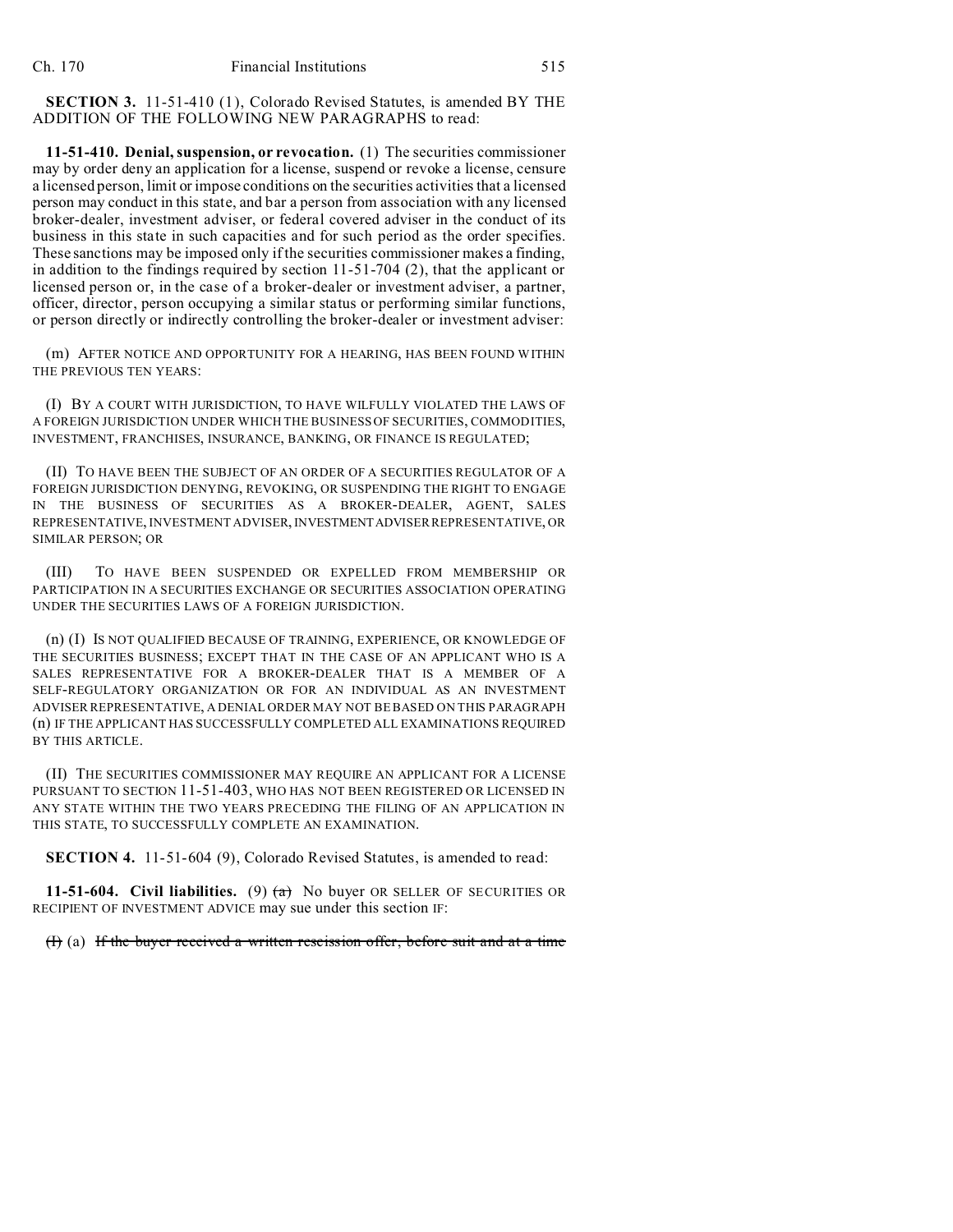516 Financial Institutions Ch. 170

when the buyer owned the security, to refund the consideration paid together with interest at the statutory rate from the date of payment, less the amount of any income received on the security, and the buyer failed to accept the offer within thirty days of its receipt; or THE BUYER OR SELLER OF SECURITIES OR RECIPIENT OF INVESTMENT ADVICE RECEIVES, BEFORE THE ACTION IS COMMENCED, DOCUMENTATION OF:

(I) AN OFFER STATING HOW LIABILITY UNDER THIS SECTION MAY ARISE AND FAIRLY ADVISING THE BUYER OR SELLER OF SECURITIES OR RECIPIENT OF INVESTMENT ADVICE OF THAT PERSON'S RIGHTS IN CONNECTION WITH THE OFFER AND ANY INFORMATION NECESSARY, INCLUDING FINANCIAL, TO CORRECT ANY MATERIALMISREPRESENTATION OR OMISSION IN THE INFORMATION THAT WAS REQUIRED BY THIS ARTICLE TO BE FURNISHED TO THE PERSON AT THE TIME OF THE PURCHASE, SALE, OR RENDERING OF INVESTMENT ADVICE;

(II) If the buyer received such an offer before suit and at a time when the buyer did not own the security, unless the buyer rejects the offer in writing within thirty days of its receipt. IF THE BASIS FOR RELIEF UNDER THIS SUBSECTION (9) IS FOR A VIOLATION OF SUBSECTIONS (1), (3), OR (4) OF THIS SECTION AND THE PERSON SEEKING RECISION IS A BUYER OF SECURITIES:

(A) AN OFFER TO REPURCHASE THE SECURITY FOR CASH, PAYABLE ON DELIVERY OF THE SECURITY, IN AN AMOUNT EQUAL TO THE CONSIDERATION PAID PLUS INTEREST AT THE STATUTORY RATE FROM THE DATE OF THE PURCHASE LESS THE AMOUNT OF ANY INCOME RECEIVED ON THE SECURITY; OR

(B) IF THE BUYER NO LONGER OWNS THE SECURITY, AN OFFER TO PAY THE PURCHASER, UPON ACCEPTANCE OF THE OFFER, DAMAGES IN THE AMOUNT THAT WOULD BE RECOVERABLE UPON TENDER OF THE SECURITY LESS THE VALUE OF THE SECURITY WHEN THE BUYER DISPOSED OF THE SECURITY PLUS INTEREST AT THE STATUTORY RATE FROM THE DATE OF THE PURCHASE, IN CASH, EQUAL TO THE DAMAGES COMPUTED IN THE MANNER PROVIDED IN THIS SUBPARAGRAPH (II);

(III) IF THE BASIS FOR RELIEF UNDER THIS SUBSECTION (9) IS FOR A VIOLATION OF SUBSECTION (1), (3), OR (4) OF THIS SECTION AND THE PERSON SEEKING RECISION IS A SELLER OF SECURITIES:

(A) AN OFFER TO TENDER THE SECURITY, ON PAYMENT BY THE SELLER OF AN AMOUNT EQUAL TO THE PURCHASE PRICE PAID, LESS INCOME RECEIVED ON THE SECURITY BY THE BUYER, AND INTEREST AT THE STATUTORY RATE AFTER THE DATE OF SALE OF THE SECURITY TO THE BUYER; OR

(B) IF THE BUYER NO LONGER OWNS THE SECURITY, AN OFFER TO PAY THE SELLER OF THE SECURITY UPON ACCEPTANCE OF THE OFFER, IN CASH, DAMAGES IN THE AMOUNT OF THE DIFFERENCE BETWEEN THE PRICE AT WHICH THE SECURITY WAS PURCHASED AND THE VALUE THE SECURITY WOULD HAVE HAD AT THE TIME OF THE PURCHASE IN THE ABSENCE OF THE BUYER'S CONDUCT THAT MAY HAVE CAUSED LIABILITY AND INTEREST AT THE STATUTORY RATE AFTER THE DATE OF SALE OF THE SECURITY BY THE SELLER TO THE BUYER.

(IV) IF THE BASIS FOR RELIEF UNDER THIS SUBSECTION (9) IS A VIOLATION OF SUBSECTION (2) OF THIS SECTION: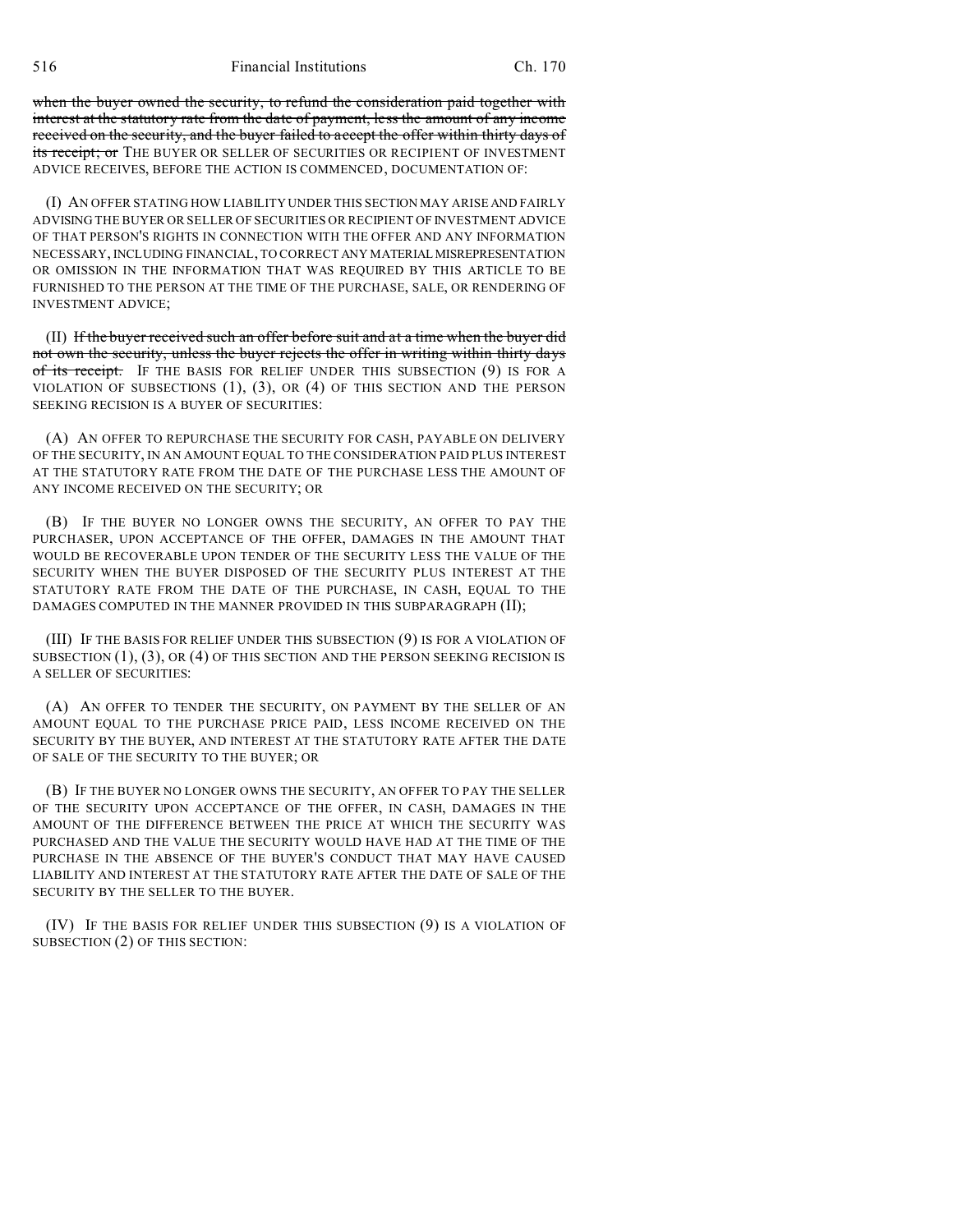(A) IF THE PERSON IS A BUYER, AN OFFER TO PAY PURSUANT TO SUBPARAGRAPH (II) OF THIS PARAGRAPH (a); OR

(B) IF THE PERSON IS A SELLER OF SECURITIES, AN OFFER TO TENDER OR TO PAY AS SPECIFIED IN SUBPARAGRAPH (III) OF THIS PARAGRAPH (a).

(V) IF THE BASIS FOR RELIEF UNDER THIS SUBSECTION (9) IS A VIOLATION OF SUBSECTION (2.5) OF THIS SECTION, AN OFFER TO REIMBURSE, IN CASH, THE CONSIDERATION PAID FOR THE ADVICE AND INTEREST AT THE STATUTORY RATE FROM THE DATE OF THE PAYMENT;

(VI) IF THE BASIS FOR RELIEF UNDER THIS SUBSECTION (9) IS A VIOLATION OF SUBSECTION (2.6) OF THIS SECTION, AN OFFER TO REIMBURSE, IN CASH, THE CONSIDERATION PAID FOR THE ADVICE, THE AMOUNT OF ANY ACTUAL DAMAGES THAT MAY HAVE BEEN CAUSED BY THE CONDUCT, AND INTEREST AT THE STATUTORY RATE FROM THE DATE OF THE VIOLATION CAUSING THE LOSS;

(b) If, after acceptance, a rescission offer is not performed in accordance with its terms, the buyer may obtain relief under this section without regard to the rescission offer. THE OFFER PURSUANT TO PARAGRAPH (a) OF THIS SUBSECTION (9) STATES THAT THE OFFER MUST BE ACCEPTED BY THE BUYER OR SELLER OF SECURITIES OR RECIPIENT OF INVESTMENT ADVICE WITHIN THIRTY DAYS AFTER THE OFFER IS MAILED BY THE BUYER OR SELLER OF SECURITIES OR RECIPIENT OF INVESTMENT ADVICE. THE PARTY SEEKING RECISION MAY REQUEST THAT THE SECURITIES COMMISSIONER AUTHORIZE A TIME PERIOD FOR ACCEPTANCE THAT IS LESS THAN THIRTY DAYS BUT NOT LESS THAN THREE DAYS. THE SECURITIES COMMISSIONER SHALL HAVE THE AUTHORITY TO GRANT SUCH CHANGE IN THE ACCEPTANCE PERIOD.

(c) THE OFFEROR HAS THE ABILITY TO PAY THE AMOUNT OFFERED OR TO TENDER THE SECURITY UNDER PARAGRAPH (a) OF THIS SUBSECTION (9) AT THE TIME THE OFFER IS MADE;

(d) THE OFFER PURSUANT TO PARAGRAPH (a) OF THIS SUBSECTION (9) IS DELIVERED TO THE BUYER OR SELLER OF SECURITIES OR RECIPIENT OF INVESTMENT ADVICE, OR SENT IN A MANNER THAT ENSURES RECEIPT BY THE BUYER OR SELLER OF SECURITIES OR RECIPIENT OF INVESTMENT ADVICE; OR

(e) THE BUYER OR SELLER OF SECURITIES OR RECIPIENT OF INVESTMENT ADVICE WHO ACCEPTS THE OFFER MADE PURSUANT TO PARAGRAPH (a) OF THIS SUBSECTION (9) IS PAID IN ACCORDANCE WITH THE TERMS OF THE OFFER.

**SECTION 5.** 11-51-606 (1), (1.5) (a), (1.5) (c), and (1.5) (d), Colorado Revised Statutes, are amended to read:

**11-51-606. Conduct of proceedings - cease-and-desist orders - consent orders - summary orders - issued by securities commissioner.** (1) Any administrative proceeding under this article shall be conducted pursuant to the provisions of sections 24-4-104 and 24-4-105, C.R.S.; except that section 24-4-104 (3), C.R.S., shall not apply to any proceeding conducted pursuant to this article. Except as specified in paragraph (d) of subsection (1.5) or paragraph (e) of subsection (3) of this section, the securities commissioner shall refer the conduct of all hearings to an administrative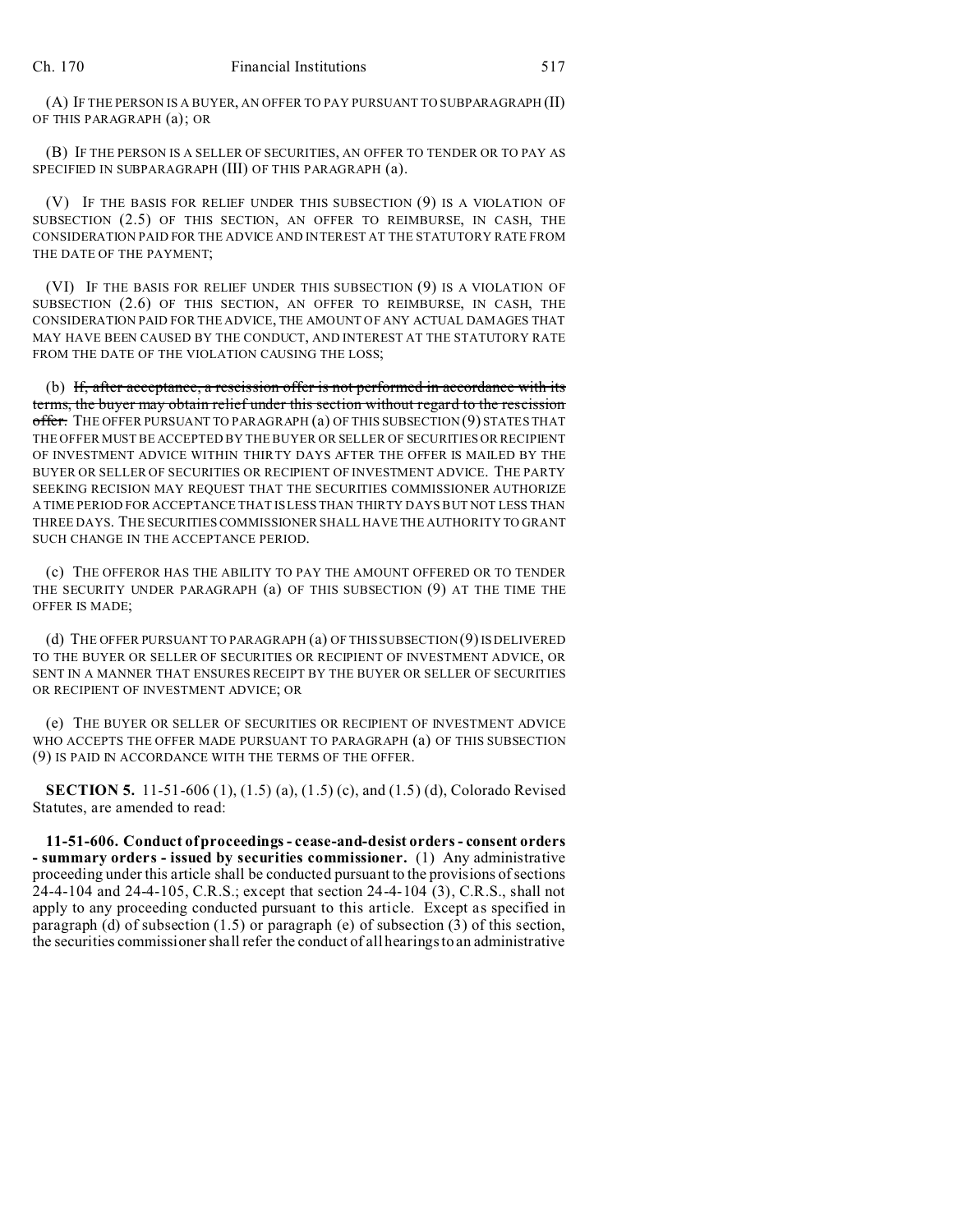518 Financial Institutions Ch. 170

law judge appointed pursuant to part 10 of article 30 of title 24, C.R.S., OR A PANEL OF THE SECURITIES BOARD IN THE DISCRETION OF THE SECURITIES COMMISSIONER, BASED UPON THE COMPLEXITY OF THE MATTER, NUMBER OF PARTIES TO THE MATTER, AND LEGAL ISSUES PRESENTED IN THE MATTER. Every hearing in an administrative proceeding shall be public unless the securities commissioner, in the securities commissioner's discretion, grants a request joined in by all the respondents that the hearing be conducted privately.

(1.5) (a) Whenever it appears to the securities commissioner, based upon sufficient evidence as presented in a petition by an officer or employee of the division of securities, that a person has committed or may commit any of the acts or practices listed in paragraph (b) of this subsection  $(1.5)$ , then, in addition to any specific powers granted under this article, the securities commissioner, in his or her discretion, may issue to such person an order to show cause why the securities commissioner should not enter a final order directing such person to cease and desist from the unlawful act or practice, or impose such other sanctions as provided in subparagraph (IV) of paragraph (d) of this subsection (1.5). The securities commissioner shall, promptly WITHIN TWO CALENDAR DAYS, notify the chairperson of the securities board OR AN ADMINISTRATIVE LAW JUDGE that an order to show cause has been issued, and the chairperson OR ADMINISTRATIVE LAW JUDGE shall set a date for hearing on such order before the securities board OR ADMINISTRATIVE LAW JUDGE as provided in paragraph (d) of this subsection (1.5).

(c) Any person against whom an order to show cause has been entered pursuant to paragraph (a) of this subsection (1.5) shall be promptly notified by the securities division of the entry of the order, along with a copy of the order, the factual and legal basis for the order, and the date set by the chairperson of the securities board OR AN ADMINISTRATIVE LAW JUDGE for hearing on such order. Such notice may be served by United States mail, postage prepaid, to the last-known address of such person, by personal service, BY facsimile transmission, or as may be practicable upon any person against whom such order is entered. Mailing or facsimile transmission of an order or other documents under this subsection (1.5), or personal service of such orders or documents, shall constitute notice thereof to the person.

(d) (I) The hearing on an order to show cause shall be commenced no sooner than ten nor later than twenty-one calendar days following the date of transmission or service of the notification by the securities division as provided in paragraph (c) of this subsection (1.5). The hearing may be continued by agreement of ALL OF the parties BASED UPON THE COMPLEXITY OF THE MATTER, NUMBER OF PARTIES TO THE MATTER, AND LEGAL ISSUES PRESENTED IN THE MATTER, but in no event shall the hearing commence later than thirty-five calendar days following the date of transmission or service of the notification.

(II) If a person against whom an order to show cause entered pursuant to paragraph (a) of this subsection  $(1.5)$  does not appear at the hearing, the securities division may present evidence that notification was properly sent or served upon such person pursuant to paragraph (c) of this subsection (1.5) and such other evidence related to the matter as the securities board OR ADMINISTRATIVE LAW JUDGE deems appropriate. In the case where such person does not appear, the securities commissioner may not issue an order unless there is a finding by the securities board OR ADMINISTRATIVE LAW JUDGE that there is a reasonable basis to believe such notification was actually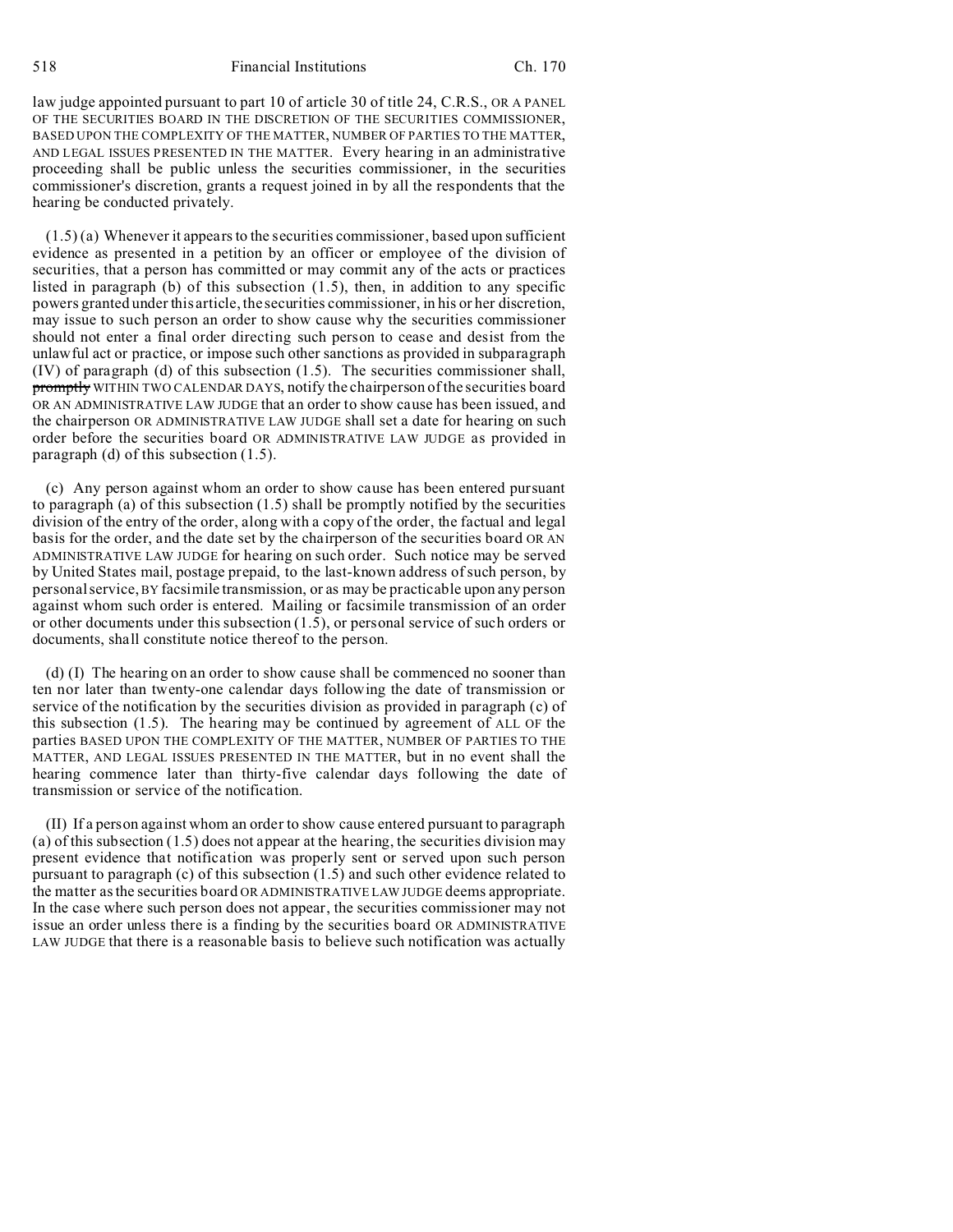## Ch. 170 Financial Institutions 519

received or served, or, after reasonable search by the securities division, the person against whom the order was entered cannot be located. THE SECURITIES COMMISSIONER SHALL ENTER SUCH ORDER WITHIN TEN DAYS AFTER HIS OR HER DETERMINATION RELATED TO REASONABLE ATTEMPTS OF NOTIFICATION OF THE RESPONDENT, AND THE ORDER SHALL BECOME FINAL AS TO THAT PERSON BY OPERATION OF LAW.

(III) At any hearing pursuant to this paragraph (d), the securities board OR ADMINISTRATIVE LAW JUDGE shall take evidence and hear arguments from the securities division and the person against whom the order to show cause has been entered, pursuant to such rules and procedures as may be adopted by the securities commissioner. Based on the evidence entered and arguments heard at the hearing, the securities board OR ADMINISTRATIVE LAW JUDGE shall enter findings of fact, conclusions of law, and its AN initial decision recommending to the securities commissioner that a final order be entered affirming, denying, vacating, or otherwise modifying the order to show cause. THE INITIAL DECISION SHALL BE ISSUED WITHIN TEN DAYS AFTER THE CONCLUSION OF THE HEARING PROVIDED PURSUANT TO THIS PARAGRAPH (d) AND SHALL BE PROMPTLY DELIVERED TO THE SECURITIES COMMISSIONER.

(IV) If the securities commissioner reasonably finds that the person against whom the order to show cause was entered has engaged, or is about to engage, in acts or practices constituting violations as set forth in paragraph (b) of this subsection (1.5) and makes the findings required by section  $11-51-704(2)$ , he or she may issue a final cease and desist order imposing one or more of the following sanctions:

(A) Directing such person to cease and desist from further unlawful acts or practices;

(B) Censuring the person, if the person is a licensed broker-dealer, sales representative, investment adviser, or investment adviser representative; or

(C) Requiring such person to undertake or comply with conditions or limitations placed upon the activities, functions, or operations of such person, within such reasonable time period as may be imposed by the securities commissioner.

(V) The securities commissioner shall promptly provide notice of the final order WITHIN TEN CALENDAR DAYS AFTER RECEIVING THE INITIAL DECISION, in the manner set forth in paragraph (c) of this subsection (1.5), to each person against whom such order has been entered. The final order entered pursuant to subparagraph (IV) of this paragraph (d) shall be effective when issued, and shall be a final order for purposes of judicial review pursuant to section 11-51-607.

**SECTION 6.** 11-51-606, Colorado Revised Statutes, is amended BY THE ADDITION OF A NEW SUBSECTION to read:

**11-51-606. Conduct of proceedings - cease-and-desist orders - consent orders - summary orders - issued by securities commissioner - rules.** (6) THE SECURITIES COMMISSIONER MAY PROMULGATE A RULE THAT DEFINES WHAT CONSTITUTES PROMPT FILING AND NOTIFICATION PURSUANT TO THIS SECTION.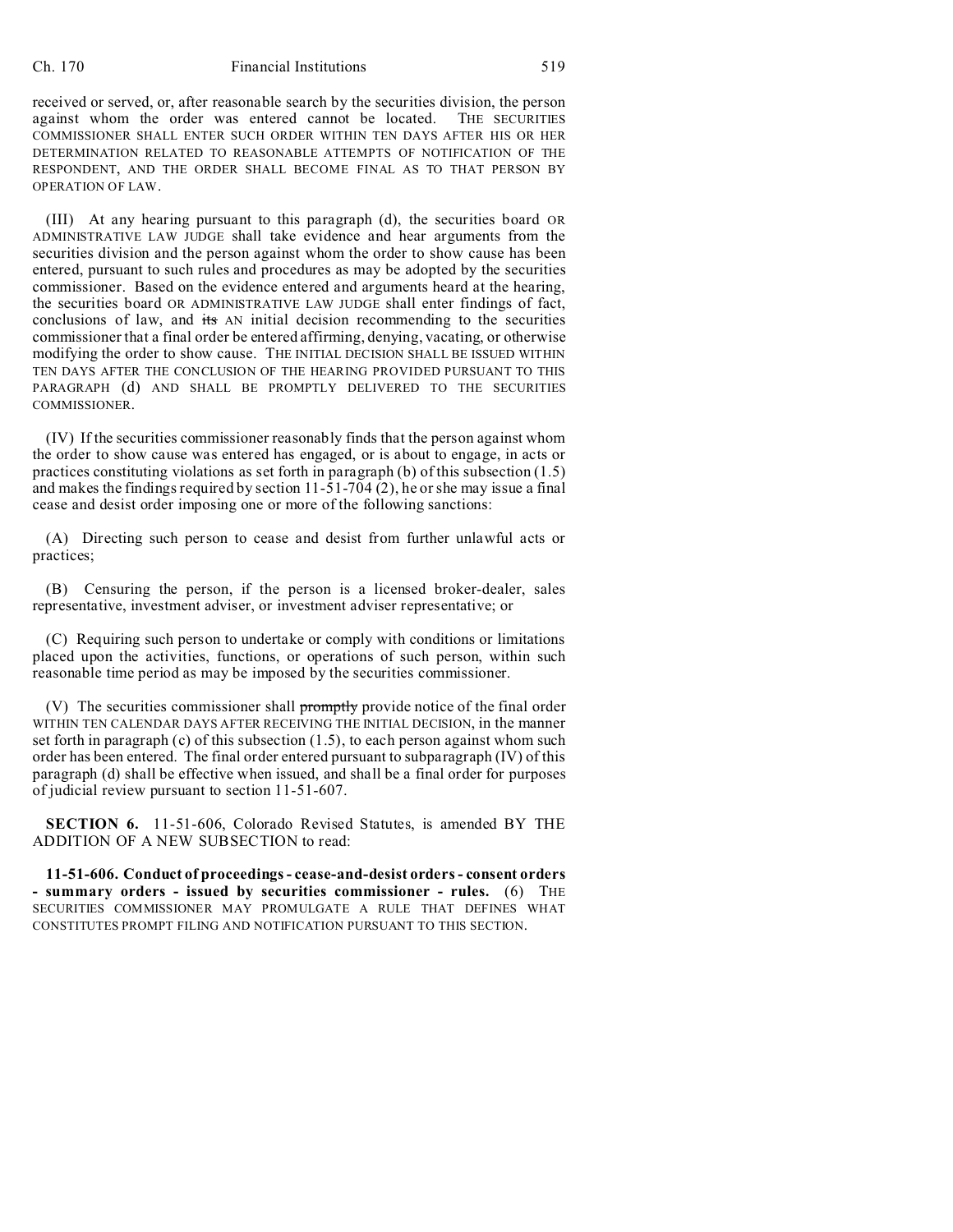**SECTION 7.** 11-51-803 (1), Colorado Revised Statutes, is amended to read:

**11-51-803. Repeal of article.** (1) This article is repealed, effective July 1, 2004 2015.

**SECTION 8.** 11-59-105 (1), Colorado Revised Statutes, is amended to read:

**11-59-105. Advisory board.** (1) There is hereby created the Colorado municipal bond supervision advisory board, to be composed of three members of the general assembly, one municipal securities broker-dealer representative, one representative of a county, one representative of a municipality, one representative of a special district, one representative of banks which THAT act as indenture trustees for municipal bond offerings, one bond counsel representative, one real estate developer representative, three members of the general public with experience in municipal financing as investors who are not associated with any of the other members or interests, and four owners of residential real property located in special districts who are not associated with any of the other members or interests. Except for the legislative members, members of the board shall be appointed by the governor, who shall take into account the extent to which the board represents the geographic areas, population concentrations, and ethnic communities of this state. Appointments by the governor shall be for a period of four years. The three members of the general assembly shall be appointed one each by the governor, the speaker of the house of representatives, and the president of the senate. No more than two of said legislative members may be from the same major political party, and each such legislative member shall be appointed for a term of two years or for the same term to which they were elected, whichever is less. Successors shall be appointed in the same manner as the original members. Vacancies of all other members shall be filled by appointment by the governor for unexpired terms. In the case of a vacancy, the remaining members of the board shall exercise all the powers and authority of the board until such vacancy is filled. The board shall choose its own chairperson by majority vote of the quorum present at a meeting called for the purpose of electing a chairperson. The board shall meet not less than quarterly ANNUALLY. Members of the board shall receive no compensation but shall be reimbursed for all actual and necessary expenses incurred in the performance of their duties. Such expenses shall be paid from the appropriations from the division of securities cash fund created in section 11-51-707. A majority of the board shall constitute a quorum to transact business and for the exercise of any of the powers or authority conferred.

**SECTION 9.** 10-7-104, Colorado Revised Statutes, is amended to read:

**10-7-104. Exceptions.** The provisions of sections 10-7-102 and 10-7-103 shall not apply to annuities, industrial policies, or corporations or associations operating on the assessment or fraternal plan; EXCEPT THAT THE COMMISSIONER MAY REVIEW VARIABLE ANNUITIES TO ENSURE THAT SUCH PRODUCTS ARE OFFERED, MARKETED, OR SOLD TO A MARKET SUITABLE FOR SUCH PRODUCT.

**SECTION 10.** 24-34-104 (34) (d) (II) and (46), Colorado Revised Statutes, are amended to read:

**24-34-104. General assembly review of regulatory agencies and functions for termination, continuation, or reestablishment.** (34) The following agencies,